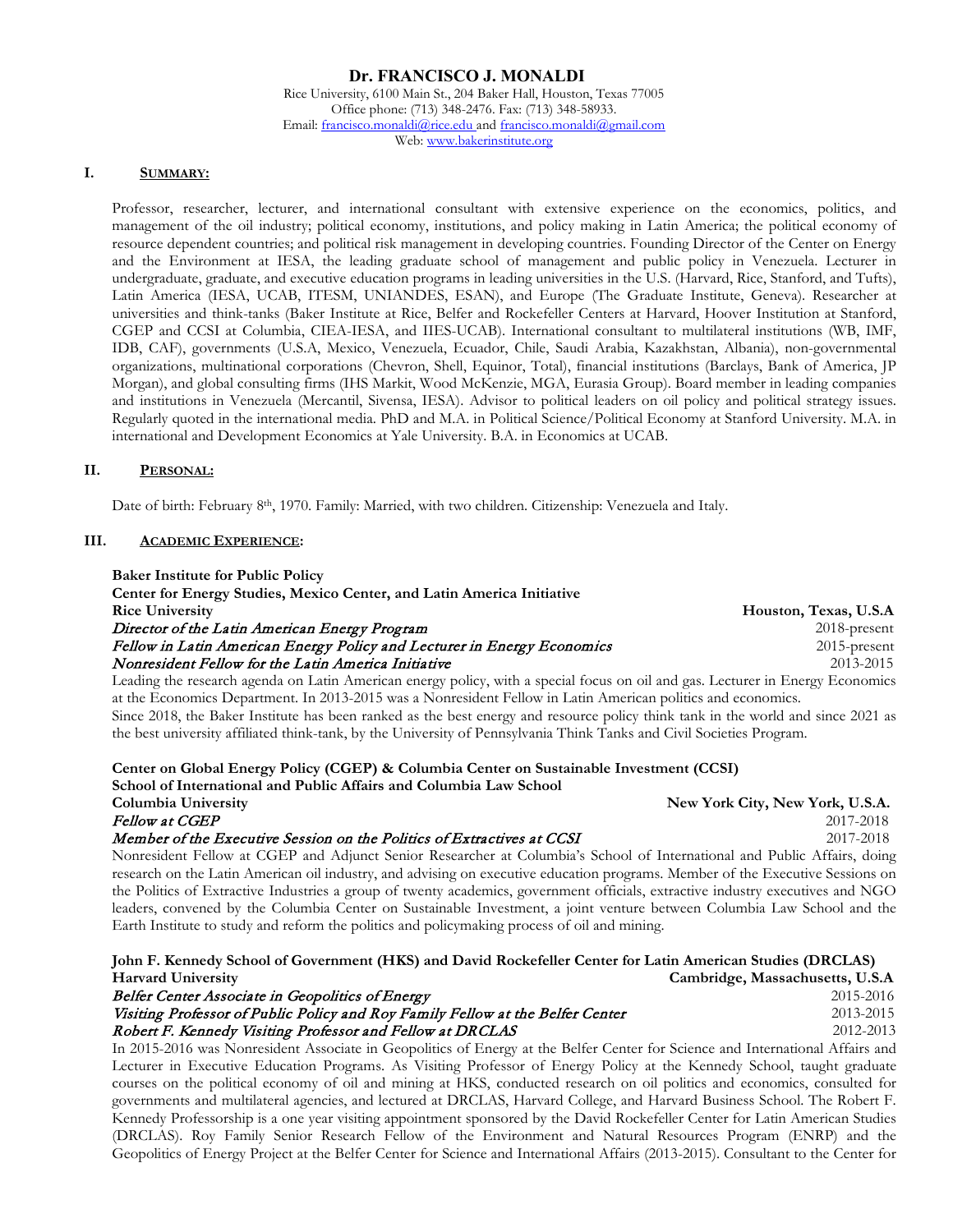International Development at Harvard, focusing on resource development strategies in Saudi Arabia, Kazakhstan, and Albania. Lecturer in HKS Executive Education programs: Leaders in Development, Leading Economic Growth, A Cutting Edge of Development Thinking, and Opportunities and Challenges for Mexico's Future.

# **School of Government** Visiting Professor 2014-present

Lecturing, advising on executive education and graduate programs, and conducting research on Mexican oil policy, at the School of Government at the Tecnológico de Monterrey, the leading private university in Mexico. Director of the Program on Oil & Gas Management and Policy.

### **International Center on Energy and the Environment Instituto de Estudios Superiores de Administración (IESA) Caracas, Venezuela** Founding Director and Professor 2005-present

Founding Director of the Center since its creation in 2005. Full Professor (Profesor Titular) at IESA. Member of the Board of Directors and Board of Trustees of IESA (2009-2012). Directing research and academic programs related to oil and energy. Teaching graduate courses and on the political economy of oil, courses on oil management in the executive education programs, and courses on oil development in the Lidera youth leadership program. Directed 18 executive programs on oil management in Caracas and Bogotá, with public officials from Venezuela, Colombia, and Peru and executives from oil companies from a variety of countries in the region. Led the fundraising effort with multilateral agencies and energy companies to obtain resources to build a team of five faculty members and three researchers. IESA is Venezuela's leading management and public policy graduate school and research institution, consistently ranked among the top ten in Latin America by *America Economia* (a Dow Jones publication).

### **School of Business Administration and Alberto Lleras School of Government Universidad de los Andes (UNIANDES) Bogotá, Colombia**

### Visiting Lecturer 2007-2014

Lectured on the institutions and regulations of the oil industry in executive education programs on oil management at the Business School. Lectured on political economy and energy at the *Programa de Alto Gobierno* at the School of Government.

### **The Fletcher School of Law and Diplomacy**

Adjunct Professor of International Energy Policy 2013-2014 Taught a graduate course on international energy policy, lectured in executive education programs, and advised master theses.

# **School of Economics, Faculty of Social and Economic Sciences Universidad Católica Andrés Bello (UCAB) Caracas, Venezuela**

Adjunct Professor of Political Economy (Profesor Agregado) 2002-2012 Conducted research on political economy, institutional economics, and petroleum economics, and taught undergraduate and

graduate courses in these areas.

### Graduate Institute of International and Development Studies **Genevaluate Contact Convertible Convertional** and Development Studies **Genevaluate Convertible Convertible Convertible Convertible Convertible Convertible Conver** Visiting Lecturer 2013

Lectured on corporate governance of national oil companies at the Executive-Master in International Oil and Gas for Saudi Aramco in Ras Tanura, Saudi Arabia.

### **ESAN University, Business School Lima, Peru** Visiting Lecturer 2011-2013

Lectured on the institutions and regulations of the oil industry.

### **Stanford University Palo Alto, California, U.S.A.**

Visiting Professor of Political Economy of Oil and National Fellow at the Hoover Institution 2008-2009

Conducted research on the political economy of contract renegotiation and expropriation in the oil industry. Taught a course on the political economy of the oil industry to graduate and advanced undergraduate students. Was a consultant to the project on national oil companies conducted by the Stanford Program on Energy and Sustainable Development (PESD), directed by David Victor and Mark Thurber.

| Institute for Economic and Social Research (IIES-UCAB)                                     |                    |
|--------------------------------------------------------------------------------------------|--------------------|
| Universidad Católica Andrés Bello (UCAB)                                                   | Caracas, Venezuela |
| Research Fellow                                                                            | 2002-2005          |
| Conducted research on political economy, institutional economics, and petroleum economics. |                    |
|                                                                                            |                    |

**Stanford University Palo Alto, California, U.S.A.** Research Assistant to Profs. Barry R. Weingast, Douglass North, and William Summerhill. 1999-2000 **Teaching Assistant.** Course: *Political Economy of Development*. Prof. Terry L. Karl. 1998-1999 1998-1999 Teaching Assistant. Course: *Political Economy of Latin American Development*. Prof. Robert Packenham. 1997-1998

### **Tecnológico de Monterrey México City and Monterrey, México**

### **Tufts University Medford, Massachusetts, U.S.A**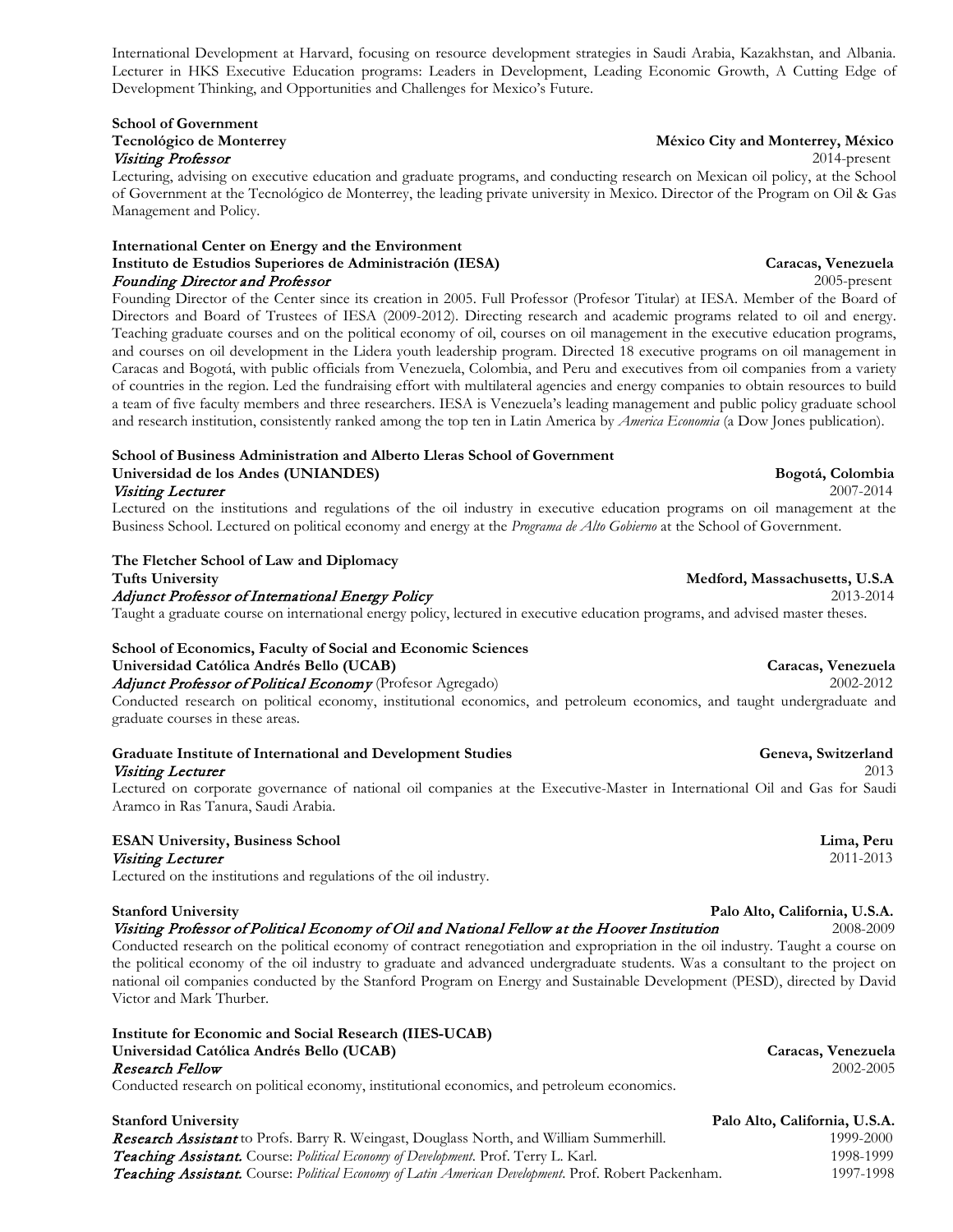| Office of the Chief Economist, Petróleos de Venezuela S.A. (PDVSA)                                                                   | Caracas, Venezuela       |
|--------------------------------------------------------------------------------------------------------------------------------------|--------------------------|
| Visiting Researcher                                                                                                                  | Summers of 1997 and 1998 |
| Conducted a research project on oil fiscal reform with Dr. Ramón Espinasa (Chief Economist) and Javier Peraza (Senior<br>Economist). |                          |
| Institute for Economic and Social Research (IIES-UCAB)                                                                               |                          |
| Universidad Católica Andrés Bello (UCAB)                                                                                             | Caracas, Venezuela       |
| Research Associate                                                                                                                   |                          |
| 1993                                                                                                                                 |                          |
| Conducted research on the economics of education and health care in Venezuela.                                                       |                          |
| <b>OTHER PROFESSIONAL EXPERIENCE:</b><br>IV.                                                                                         |                          |
| <b>Mercantil Seguros</b>                                                                                                             | Caracas, Venezuela       |
| Director                                                                                                                             | $2011$ -present          |
| Member of the Board of Directors and the Compensation Committee.                                                                     |                          |
| <b>Mercantil Servicios Financieros</b>                                                                                               | Caracas, Venezuela       |
| Director                                                                                                                             | 2002-2019                |
| Member of the Board of Directors and the Risk Committee.                                                                             |                          |
| <b>Mercantil Banco</b>                                                                                                               | Caracas, Venezuela       |
| Director                                                                                                                             | 2002-2011                |
| Member of the Board of Directors and the Audit and Risk Committees.                                                                  |                          |
| Siderúrgica Venezolana, S.A.                                                                                                         | Caracas, Venezuela       |
| <b>Director</b>                                                                                                                      | 2005-2015                |
| Member of the Board of Directors and the Audit, Finance, and Planning Committees.                                                    |                          |
| <b>Inversiones Tacoa</b>                                                                                                             | Caracas, Venezuela       |
| Director                                                                                                                             | 2010-2014                |

Member of the Board of Directors.

### **ODH Grupo Consultor** Caracas, Venezuela<br> **Caracas, Venezuela**<br>
2007-2012 Senior Associate

Consultant to international and national companies and institutions on issues of political risk, strategic planning, and the politics and economics of the oil industry in Venezuela and Latin America.

### **Center for International Development at Harvard University Cambridge, Massachusetts, U.S.A. Consultant** 2013-2015

Consultant to the governments of Saudi Arabia, Kazakhstan, and Albania on resource management and energy policies. Consultant on resource management teaching and executive education programs.

### **Presidential Campaign of Henrique Capriles Radonsky Caracas, Venezuela Chief Oil Adviser** 2012-2013

Led the team of oil experts that prepared the oil industry policy plan, reporting to Ricardo Villasmil, the Policy Platform Coordinator, and Richard Obuchi, the Campaign Strategy Coordinator. Advised candidate Capriles on issues related to oil policy and oil wealth management, and their political, electoral, and strategic implications.

### **Inter-American Development Bank (IDB) Washington, D.C., U.S.A.** Consultant 2003-2005 and 2010-2012

Conducted research on the political economy of taxation of oil and other minerals for annual DIA report. Conducted a research project on political institutions and policymaking in Latin America; authoring three papers (citations below) and collaborating with the annual Economic and Social Progress Report *The Politics of Policies* Harvard University Press, 2005. Coordinators: Ernesto Stein, Mariano Tommasi, and Pablo Spiller.

### Cambridge Energy Research Associates (IHS-CERA) Mexico City and Rio de Janeiro, Brazil Senior Associate2006-2010

Advisor to consulting projects on oil and energy in Venezuela and Latin America.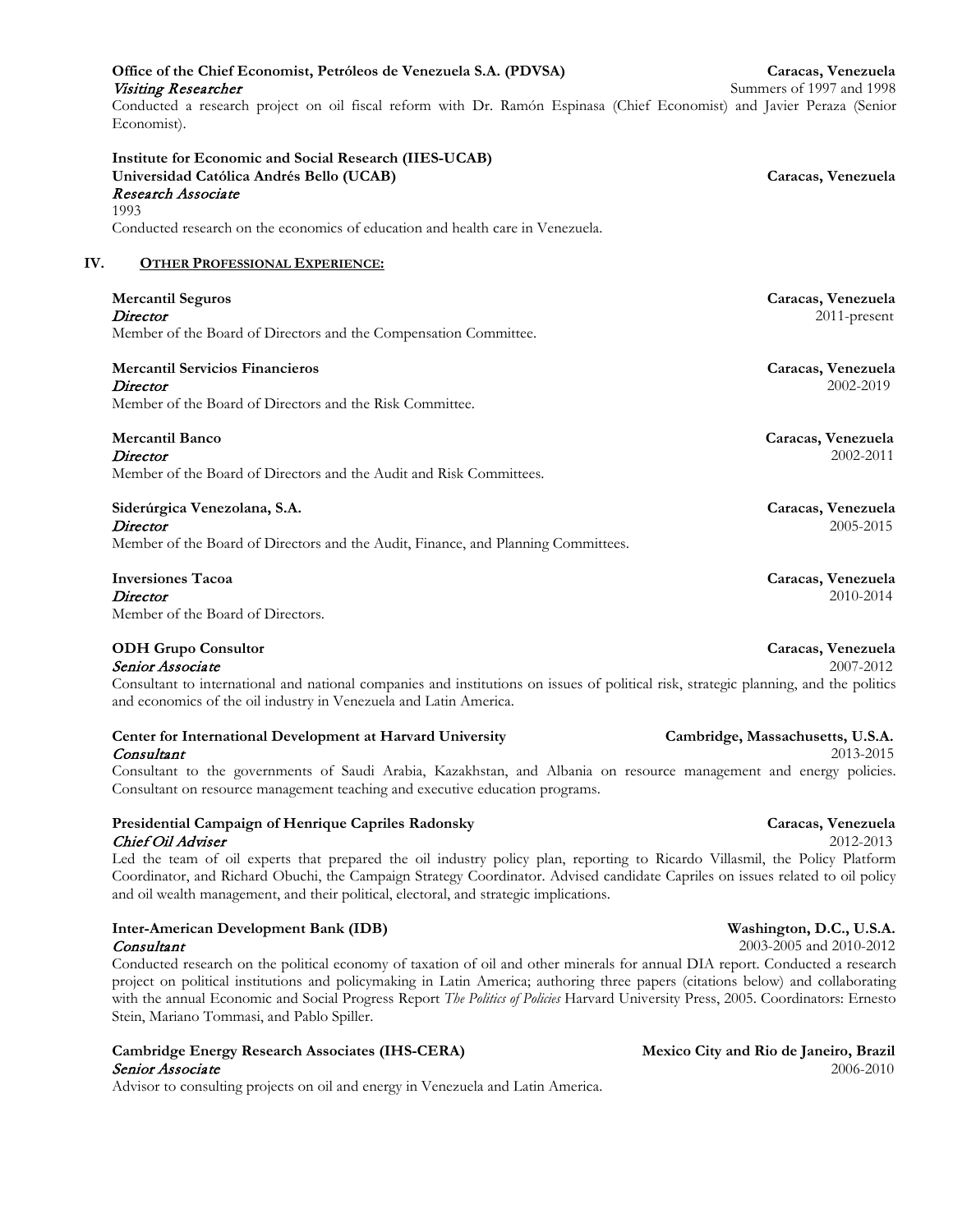# **CAF Development Bank of Latin America Caracas, Venezuela Consultant** 2005-2007

Conducted a research project on the institutions of the oil industry in the Andean Region coordinated by Ramon Espinasa and Osmel Manzano.

# **V. EDUCATION:**

### **Stanford University Palo Alto, California, U.S.A.**

# Ph.D. and M.A. in Political Science (Political Economy)2002

Dissertation: "Rent Seeking, Institutions, and Commitment: The Political Economy of Foreign Investment in the Venezuelan Oil Industry." Dissertation Committee: Profs. Barry Weingast (Chair), Stephen Haber, Beatriz Magaloni, Roger Noll, and Alberto Diaz-Cayeros. G.P.A: 3.92 / 4.0. Focus on political economy, with coursework at the Departments of Political Science, Economics, and the Stanford Graduate School of Business.

# **Yale University New Haven, Connecticut, U.S.A.**

Academic Excellence Award. Valedictorian Honors. G.P.A: 4.0 / 4.0

**Economics Institute, University of Colorado at Boulder Colorado, U.S.A**. Advanced Diploma in Economics. Cum Laude. 1994

# **Universidad Católica Andrés Bello Caracas, Venezuela**

Economista (B.A. in Economics). Cum Laude. Valedictorian. 1992 Thesis: "The Financing of Higher Education in Venezuela: Efficiency and Equity" (Grade: 20 / 20)

G.P.A: 18.1 / 20. Rank: 1<sup>st</sup> out of 75 in graduating class. Thesis Advisor: Prof. Francisco Vivancos.

### **VI. RESEARCH AND PUBLICATIONS:**

- "The future of PDVSA: Challenges for the reconstruction of the oil sector in Venezuela" (with Igor Hernandez and Jose La Rosa). Inter American Development Bank. Forthcoming.
- "The collapse of the Venezuelan oil industry: The role of above-ground risks limiting foreign investment" (with Igor Hernandez and Jose La Rosa) *Resources Policy*. Volume 72, August 2021.
- "U.S. Policy Toward Venezuela's Hydrocarbon Sector" (with Jose La Rosa) *Policy brief: Recommendations for the New Administration*. 02.23.21. Rice University's Baker Institute for Public Policy, Houston, Texas.
- "The Cyclical Phenomenon of Resource Nationalism in Latin America" *Oxford Encyclopedia of Latin American Politics*. Oxford University Press. 2020.
- "Venezuela feels the heat: US sanctions will continue to inflict heavy loses" *Petroleum Economist Outlook 2020*. January 2020.
- "Shale Renders the 'Obsolescing Bargain' Obsolete: Political Risk and Foreign Investment in Argentina's Vaca Muerta" (with Gabriel Collins, Mark Jones, Jim Krane and Ken Medlock) Center for Energy Studies Working Paper in The Role of FDI in Resource Rich Regions. Baker Institute. 2020.
- "The collapse of the Venezuelan oil industry: the role of above-ground risks limiting FDI" (with Igor Hernandez and Jose La Rosa). Center for Energy Studies Working Paper in The Role of FDI in Resource Rich Regions. Baker Institute. 2020.
- "Can a Peronist Capitalize on Argentina's New Energy Reality?" (with Mark Jones and Jm Krane). *Americas Quaterly*. November 20, 2019.
- "If CITGO is lost, Maduro will win" *Foreign Policy*. October 14th 2019.
- "The Collapse and Upcoming Rise of Venezuela and its Oil Industry" *Forbes*, June 12th, 2019.
- "The Political Economy of Oil Taxation in Latin America: Policy Volatility and Untapped Potential" in G. Flores Macias (editor) *The Political Economy of Taxation in Latin America.* Cambridge University Press. 2019.
- "El colapso de la industria petrolera venezolana y sus consecuencias globales" in Luis Oliveros (editor) *La industria petrolera en la era chavista, crónica de un fracaso.* Instituto de Estudios Parlamentarios Fermín Toro. Caracas, 2019.
- "Making Pemex Great Again?" *Americas Quaterly*. August, 2019.
- "Is resource nationalism making a comeback to México with López Obrador?" *Forbes*, June 7th. 2018.
- "The energy repercussions of the Venezuelan presidential elections" *About Energy*, May 30th, 2018.
- "The Collapse of the Venezuelan Oil Industry and its Consequences" Atlantic Council, March 2018.
- "Code Red: Venezuelan Oil and Debt Crises," *Columbia Global Energy Dialogue*. Center for Global Energy Policy. Columbia University (with A. Halff, L.Palacios, and M. Santos). February 2018.
- "The death spiral of Venezuela's oil sector and what can be done about It," *Forbes*, January 24th, 2018.
- "Venezuela: The Sick Man of OPEC" *Petroleum Economist Outlook 2018*. January 2018.
- "La economía política de los recursos naturales y el desarrollo: ni maldición, ni bendición" *Escenarios Actuales*. Centro de Estudios e Investigaciones Militares. Ejército de Chile. Año 22, No. 3, Diciembre 2017.
- "¿De qué hablamos cuando hablamos de sanciones de Estados Unidos a Venezuela?" Op-ed. *The New York Times ES*. August 23rd, 2017.

M.A. in International and Development Economics 1996 1996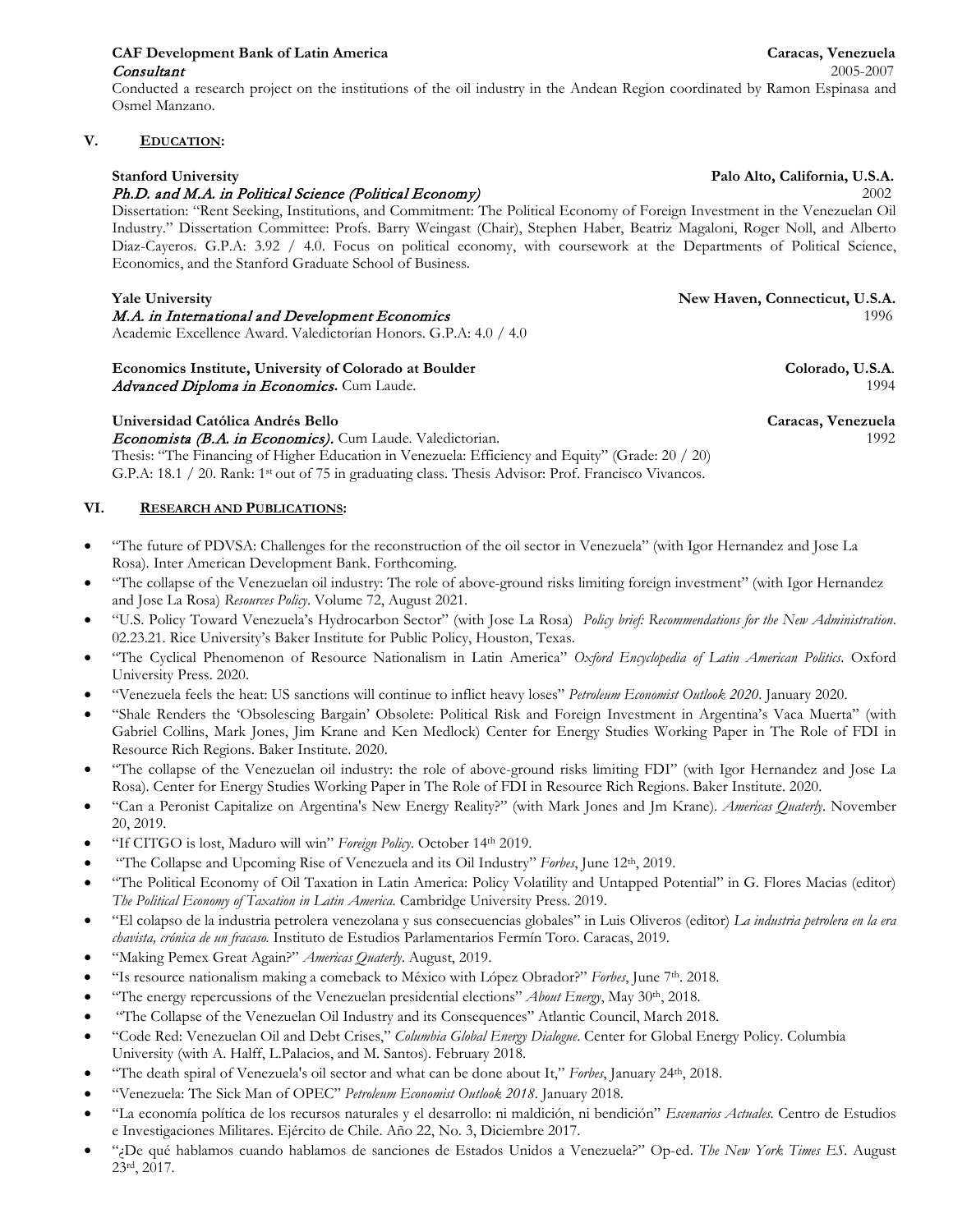- "Venezuela: What are the most effective sanctions?" (with David Mortlock) *Spotlight,* Atlantic Council, August 2017.
- "Apocalypse Now: Venezuela, Oil and Reconstruction" (with A. Halff, L.Palacios, and M. Santos). Center for Global Energy Policy. Columbia University. July, 2017.
- "What does it take to revive the declining Venezuelan oil industry?" *Oil Magazine*. Number 35. Summer 2017.
- "Oil Prices, Political Instability, and Energy Reform in MENA Oil Exporters," (with Jim Krane). Center for Energy Studies, Baker Institute for Public Policy, May 2017.
- "Rule of law and foreign investment in oil: Petroleum nationalism in Latin America and its implications for Mexico." Mexico Center, Baker Institute for Public Policy. January, 2017.
- "U.S. Policy toward the Hydrocarbon Industry in Latin America". Policy Brief: Recommendations for the New Administration. Baker Institute for Public Policy, January 2017.
- "Weathering the Collapse: An Assessment of the Financial and Operational Situation of the Venezuelan Oil Industry" (with I. Hernandez). *Center for International Development Working Paper #327*. Harvard University, November 2016.
- "¿Qué le enseña el colapso petrolero venezolano a América Latina?" Op-ed. *The New York Times ES*, October, 26th, 2016.
- "Latin America, the potential for a bright future of the oil industry" *Oil Magazine*. Number 32. Summer 2016.
- "Estado de Derecho e Inversión Extranjera en Petróleo: El Nacionalismo Petrolero en América Latina y sus Implicaciones para México" in Payan, Tony; Stephen Zamora, and José Ramón Cossio, eds. *Estado de Derecho y Reforma Energética en México.* Tirant lo Blanch, México. 2016.
- "The Impact of the Decline in Oil Prices on the Economics, Politics and Oil Industry in Venezuela" *Columbia Center for Global Energy Policy Working Paper*. September 2015.
- "Oil and gas in Latin America: After the Boom, a new Liberalization Cycle?" *ReVista Harvard Review of Latin America*. September 2015.
- "Institutional Collapse: The Rise and Breakdown of Democratic Governance in Venezuela" (with M. Penfold) in Hausmann, Ricardo and Francisco R. Rodriguez, eds. *Venezuela before Chávez: Anatomy of an Economic Collapse*. Penn State University Press. 2014.
- "Is Resource Nationalism Fading in Latin America? The Case of the Oil Industry" *Baker Institute Issue Brief* 09.03.14, September 2014
- "Venezuela: Oil and Politics in Times of Plenty" *Perspectives on the Americas*. Center for Hemispheric Policy, University of Miami. January 2014.
- "The Mining Boom in Latin America: Rents, Development and Democracy." *ReVista Harvard Review of Latin America*. January 2014.
- "Política y Petróleo en Tiempos de Abundancia." *Revista SIC*. 75th Anniversary Issue. Noviembre-Diciembre. 2013.
- "El Petróleo en Venezuela: grandes oportunidades con grandes retos" *Revista SIC.* No. 748. Septiembre-Octubre. 2012.
- "La Industria Petrolera Venezolana: una nueva oportunidad histórica" *Debates IESA*. Vol. XVII, No. 2. 2012.
- "Oil Fueled Centralism: The Case of Venezuela" (with O. Manzano, J. Puente, and S. Vitale) in George Anderson, ed. *Oil and Gas in Federal Systems.* Forum on Federations - World Bank. Oxford University Press. Chapter 13. 2012.
- "Direct distribution of oil revenues in Venezuela: A viable alternative?" (with P.L. Rodriguez and J.R. Morales), *Center for Global Development Working Paper #306*, Washington, D.C. September, 2012.
- "The Political Economy of Taxation of Oil and other Resources in Latin America." Manuscript, Inter-American Development Bank. Washington, D.C. 2011.
- Book review: "Una radiografía del régimen de Chávez" about the book *Dragon in the Tropics: The Political Economy of Revolution in Venezuela* by M. Penfold and J. Corrales. *Debates IESA.* Vol. XVI, No. 2, pp. 86-88. 2011.
- "Instituciones políticas y formulación de políticas públicas en Venezuela: auge y colapso de la cooperación política" (with R.A. González, R. Obuchi and M. Penfold) in Scartascini, C; Spiller, P; Stein, E. and M. Tommasi, eds. *El Juego Político en América Latina: ¿Cómo se deciden las políticas públicas?* BID y Mayol Ediciones. 2011.
- "Las Elecciones Legislativas de 2010 en Venezuela: Cuando dos más dos no son cuatro" (with R. Obuchi and A. Guerra) *Temas de Coyuntura.* No. 62, pp. 33-77. UCAB. December, 2010.
- "La Economía Política del Petróleo y el Gas en América Latina" in Sorj, Bernardo and Sergio Fausto *América Latina: Transformaciones Geopolíticas y Democracia.* Plataforma Democrática. Instituto Fernando Henrique Cardoso – Centro Edelstein de Investigaciones Sociales, Brasil. Siglo XXI Editores, Buenos Aires, Argentina. 2010.
- "The Political Economy of Oil Contract Renegotiation in Venezuela." (with O. Manzano) in Hogan, William and Federico Struzenegger; eds. *The Natural Resources Trap: Private Investment without Public Commitment*. MIT Press. 2010.
- "Decentralizing Power in Latin America: The Role of the Governors in the National Arena" in Scartascini, C., E. Stein y M. Tommasi. *How Democracy Works: Political Institutions, Actors, and Arenas in Latin American Policymaking.* IDB –Rockefeller Center, Harvard University. 2010.
- "The Political Economy of Oil Production in Latin America" (with O. Manzano) *Economia*, Brookings Institution Press. Fall, 2008.
- "Análisis institucional de la gobernabilidad y contratación en el sector petrolero: casos de la región andina" in Castilla, M; R. Espinasa; P. Kalil; and O. Manzano, eds. *Hacia la integración energética hemisférica: retos y oportunidades*. CAF – BID. 2008.
- "Political Institutions and Policymaking in Venezuela: The Rise and Decline of Cooperation," (with R.A. Gonzalez, R. Obuchi and M. Penfold), in Stein, Ernesto and Mariano Tommasi, editors: *Policymaking in Latin America: How Politics Shapes Policies.* David Rockefeller Center for Latin American Studies. Harvard University Press. 2007.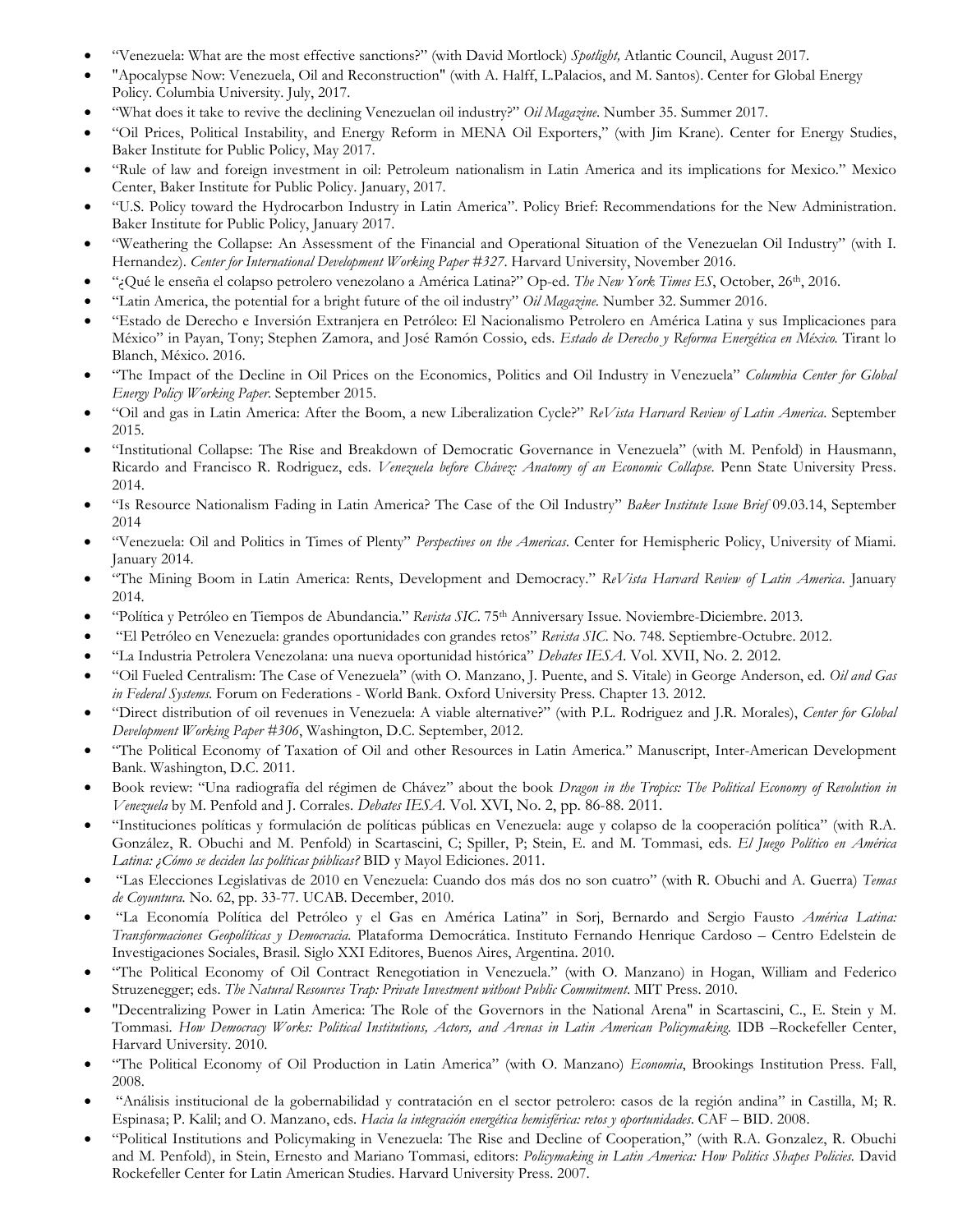- "The Difficulties of Reforming and Oil based Economy: The Case of Venezuela" (with R. Villasmil, M. Gonzalez and G. Rios) in Fanelli, José. *Understanding Market Reforms in Latin America: Similar Reforms, Diverse Constituencies, Varied Results*. Palgrave Macmillan. 2007.
- "Petróleo, Instituciones y Democracia," *Revista SIC*. No. 700. 2007
- "El Segundo Mejor Negocio del Mundo: La Industria Petrolera Venezolana," *Debates IESA*. Vol. XII. No. 1. 2007
- "Decentralization Policy and the Policymaking Process in Latin America," Paper presented in the Conference on State Reform. Inter-American Development Bank. 2005.
- "The Role of Regional Political Authorities in the National Policymaking Process: A Theoretical Framework with Latin American Cases," Inter-American Development Bank. Background paper for the Inter-American Development Bank's Annual Economic and Social Progress Report titled: *The Politics of Policies*, published by IDB - Harvard University. 2005.
- "Inversiones Inmovilizadas, Instituciones y Compromiso Gubernamental: Implicaciones sobre la Evolución de la Inversión en la Industria Petrolera Venezolana" in J. Pineda and F. Sáez *Crecimiento Económico en Venezuela: Bajo el Signo del Petróleo*. Banco Central de Venezuela. 2005
- "Inversiones Inmovilizadas, Instituciones y Compromiso Creíble," *Temas de Coyuntura.* No. 50. Pp. 55-82. UCAB. December, 2004.
- "¿Por qué no desarrolla Venezuela el mejor negocio del mundo?" *Debates IESA.* Vol. IX. No. 4. 2004
- "Political Institutions, Policymaking Processes, and Policy Outcomes in Venezuela*.*" *Inter American Development Bank Working Paper R-507.* Coordinator: F. Monaldi, with M. Penfold, R. Obuchi and R.A. Gonzalez. 2004.
- "Understanding Reform: The Case of Venezuela," with R.Villasmil, M. Gonzalez, and G. Rios. Global Development Network. 2004.
- "Governance, Institutions, and Development in Venezuela," Manuscript, World Bank. 2003
- "Government Commitment using External Hostages: Attracting Foreign Investment in Oil." American Political Science Association (APSA) Annual Meeting, Boston. Political Economy Division. Panel: Political Economy of Institutions and Development in Latin America. 2002.
- "Sunk Costs, Institutions, and Commitment: the use of hostages to guarantee foreign investment" Conference Frontiers in Latin American Political Economy. Stanford Social Science History Institute. 2002.
- "Rent Seeking, Institutions, and Commitment: Foreign Investment in the Venezuelan Oil Industry*.*" American Political Science Association (APSA) Annual Meeting, San Francisco. Panel: New Political Economy of Latin America. 2001.
- "The Political Economy of Expropriation in High Sunk Cost Sectors." American Political Science Association (APSA) Annual Meeting, San Francisco. Panel: Political Foundations of Economic Development. 2001.
- "La Reforma Institucional del Sector Petrolero: ¿Conviene Privatizar a PDVSA?" *Veneconomía Mensual*. 1997.

### **VII. FELLOWSHIPS AND AWARDS:**

- Selected as Honorary Member of the Venezuelan Society of Petroleum Engineers. 2020.
- Member of the International Advisory Board. Global Americans. 2021-present.
- Named top 4<sup>th</sup> influencer in the oil and gas sector by Global Data and Offshore Technology. 2020.
- Executive Session Member. Columbia Center on Sustainable Investment. 2017-2018.
- Columbia Center for Global Energy Policy Fellowship. 2017-2018.
- Dean's Excellence in Teaching Award (for a student evaluation of more than 4.5/5 in the Course IGA-414 Political Economy of Oil and Mining in Developing Countries). Harvard Kennedy School. 2014.
- Latin America Initiative Fellowship. James Baker III Institute for Public Policy. Rice University. 2013-2015.
- Roy Family Fellowship. Environment and Natural Resources Program (ENRP). Belfer Center for Science and International Affairs. Harvard Kennedy School. 2013-2015.
- Robert F. Kennedy Fellowship. David Rockefeller Center for Latin American Studies. Harvard University. 2012-2013.
- Cargill Research Award. Instituto de Estudios Superiores de Administración. IESA. 2009-2010 and 2011-2012.
- Excellence in Teaching Award. Department of Economics. Universidad Católica Andrés Bello. 2011.
- Selected by the students in UCAB Economics Department's Class of 2010 as Commencement Speaker and Class of 2010 Professor.
- Campbell National Fellowship. Hoover Institution, Stanford University. 2008-2009.
- Visiting Fellow. Stanford Social Science History Institute. 2002-2003.
- Dissertation Fellow. Stanford Social Science History Institute. 2001-2002.
- Field Research Grants. Stanford Center for Latin American Studies. 1999 and 2000.
- Ayacucho Fellow. Stanford Center for Latin American Studies. 1997.
- Academic Excellence Award. Conferred to the best student in the 1996 class of the Master in International and Development Economics, Yale University.
- Antonio José de Sucre Award, to the best college graduate in economics conferred by the Venezuelan Government (Fundayacucho) granting the Scholarship of Excellence for post-graduate studies overseas. 1993.
- *Cum Laude Diploma* in Economics and 22 top grade diplomas. School of Economics. Universidad Católica Andrés Bello. 1992.
- Procter and Gamble Excellence Award. 1992.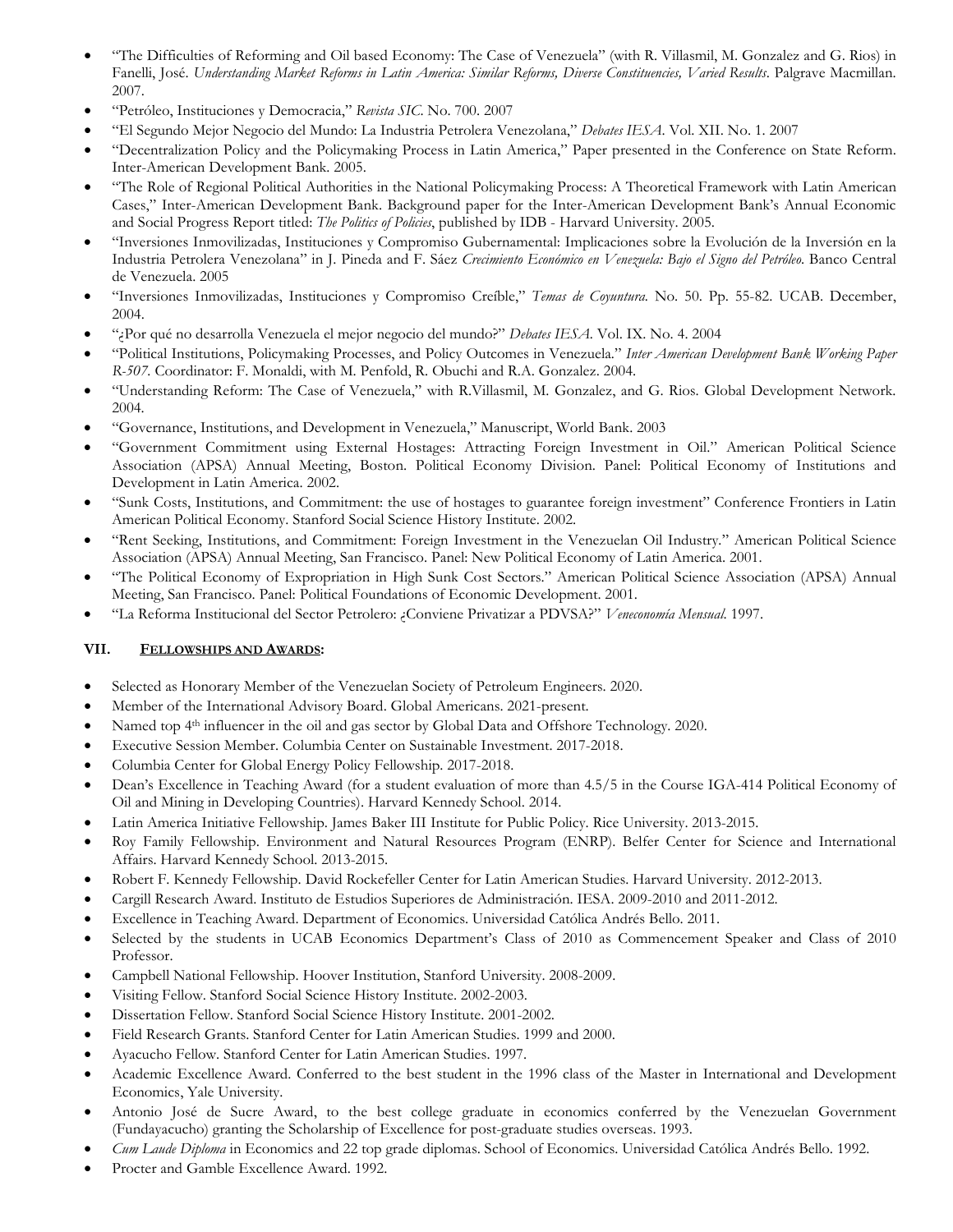### **VIII. OTHER ACADEMIC AND PROFESSIONAL ACTIVITIES:**

- Public Policy and Energy Consulting: has been consultant to a variety of public and private institutions, including: **Multilaterals**: World Bank, International Monetary Fund, Inter-American Development Bank, CAF Development Bank of Latin America, United Nations Economic Commission for Latin America, and the Caribbean (ECLAC). **Governments**: The Government of Mexico (SENER and CNH), the Government of the Kingdom of Saudi Arabia (Ministry of Petroleum and Mineral Resources and Saudi Aramco), the Government of Kazakhstan (Prime Minister, Deputy Prime Minister's Office, and the President of the Central Bank), the Government of Albania (the Prime Minister's Office, the Minister of Energy and Industry, and the Natural Resource Regulatory Agency, AKBN), the Government of Ecuador, the Government of Canada, the Government of Chile (Army), the Government of the United States (Departments of State and Commerce, House of Representatives), and the Government of Venezuela (Petróleos de Venezuela, S.A, Fondo de Inversiones de Venezuela, Central Bank of Venezuela). **International oil & gas corporations:** Venezuelan Association of Hydrocarbon Producers (AVHI), Chevron, Shell, Equinor (Statoil), Occidental Petroleum, BP, Total, ExxonMobil, ConocoPhillips, Saudi Aramco, PDVSA, PEMEX, Technip. **Non-oil companies:** Cemex, Naspers, Ecoanalítica, Fondo de Valores Inmobiliarios, Corpalmar, Citigroup, Bank of America, Merrill Lynch, JP Morgan, Société Générale, KLR Group, Black Rock Advisors, Wellington Management, GRT Capital Partners, Fidelity Investments, Nomura Securities, UBS, Barclays Capital, D.E. Shaw, Japan Bank for International Cooperation (JBIC). **International consultancies:** HIS Markit, CERA, Wood Mackenzie, Eurasia Group, Medley Global Advisors, Frontier Strategy Group, Ergo, Gerson Lehrman Group, Geopolitical Information Service. **Think-tanks:** Adrienne Arsht Latin America Center and Global Energy Center, Atlantic Council, Center for Global Development (CGD), Global Americans, Center for Global Energy Policy, Columbia Center for Sustainable Investment, Baker Institute for Public Policy, Stanford Program on Energy and Sustainable Development, Stanford Center on Democracy Development and the Rule of Law, Harvard Energy Consortium, Instituto Tecnológico Autónomo de Mexico (ITAM), Harvard Center for International Development, Transparency International, Revenue Watch Institute, Natural Resource Governance Institute, Open Society Institute, Fundación Red de Acción Política RAP (Argentina), Westminster Foundation (U.K), Konrad Adenauer Foundation (Germany), Friederich Ebert Foundation (Germany), Instituto Fernando Henrique Cardoso, and Centro Edelstein de Pesquisas Sociais (Brazil). Has been a consultant to Venezuelan, Colombian, and Ecuadorean political campaigns on oil policy and strategy.
- **International conference presentations:** Has presented in numerous international conferences and seminars including. **Universities:** the Robert F. Kennedy Lecture at the David Rockefeller Center for Latin American Studies of Harvard University, American Political Science Association (APSA) (multiple presentations), International Society for New Institutional Economics (multiple presentations), Latin American Studies Association (LASA)(multiple presentations), Latin American and Caribbean Economics Association (LACEA), LACEA Political Economy Group, Harvard Kennedy School (multiple presentations), Harvard Consortium for Energy Policy Research, Harvard Energy Policy Seminar, BP/HKS Annual Seminar (multiple presentations), Harvard Center for International Development (multiple presentations), Harvard Business School Centennial Colloquium, Harvard Business School International Seminar, HBS Latin American Conference, Belfer Center for Science and International Affairs, Harvard Weatherhead Center for International Affairs, Harvard DRCLAS Latin American Politics Seminar (multiple presentations), DRCLAS Venezuela Conference, Stanford Program on Energy and Sustainable Development, Stanford Social Science History Institute, Stanford Freeman-Spogli Institute for International Studies, Stanford Center on Democracy Development and the Rule of Law, Stanford Center for Latin American Studies, Stanford Law School, Yale University Venezuela Conference (Plan Pais), Council on Latin American and Iberian Studies at Yale University, Georgetown University, Princeton University, MIT (multiple presentations), MIT Sloan School of Management, MIT Latin America Conference, MIT Energy Conference, MIT Venezuela Conference (Plan Pais), the Becker Friedman Institute, University of Chicago, Fletcher School (multiple presentations), Tufts Energy Conference, Tufts University, Dartmouth College, Northeastern University, University of Massachusetts at Amherst, Center for Hemispheric Affairs at the University of Miami (multiple presentations), College of Business and School of International and Public Affairs at Florida International University (multiple presentations), Baker Institute at Rice University (multiple presentations), Rice IRESS conference, Rice Global E&C Forum, Rice Business School, Rice University, Amherst College, Columbia Center for Global Energy Policy, Columbia School of International and Public Affairs (SIPA), Columbia Law School, Columbia Earth Institute, Columbia Center on Sustainable Investment, Columbia University, Boston University, Cornell University, Duke University, Center for Inter American Policy and Research, Tulane University (multiple times), The Domenici Institute at New Mexico State University, University of Texas at Austin, University of Houston Law Center, Kellogg Institute, University of Notre Dame, National Defense University, Perry Center for Hemispheric Defense Studies, SAIS-Johns Hopkins (multiple presentations), Institute of the Americas (multiple presentations), University of California at San Diego, University of Rostock (Germany), University of Guyana, ESADE (Madrid, Spain), Nazarbayev University (Kazakhstan). **Thinks tanks and consultancies:** Brookings Institution, Hoover Institution, The Royal Institute for International Affairs, Chatham House (multiple presentations), Westminster Foundation for Democracy, Center for Global Development, Center for International and Strategic Studies (CSIS) (multiple presentations), Institute for International Finance (IIF), Clinton Global Initiative, Council on Foreign Relations (NY), Council of the Americas/America's Society (NY and DC, multiple presentations), Adrienne Arsht Latin America Center, Atlantic Council (multiple presentations), Concordia Summit, Kennan Institute and Latin America Institute, Woodrow Wilson Center, IDEA International, Inter-American Dialogue (multiple presentations), Economic Research Forum (Kuwait), Qatar Leadership Council, Eurasia Group (multiple presentations), The Abraham Group, McKinsey. **Multilaterals and governments:** International Monetary Fund (multiple presentations), World Bank (multiple presentations), Inter-American Development Bank (multiple presentations), CAF Development Bank of Latin America (multiple presentations), United Nations Economic Commission for Latin America and the Caribbean (ECLAC) (multiple presentations), Arab Fund for Economic and Social Development (Kuwait), United Nations General Assembly, Organization of American States (OAS), U.S. State Department Overseas Security Advisory Council Energy Security Working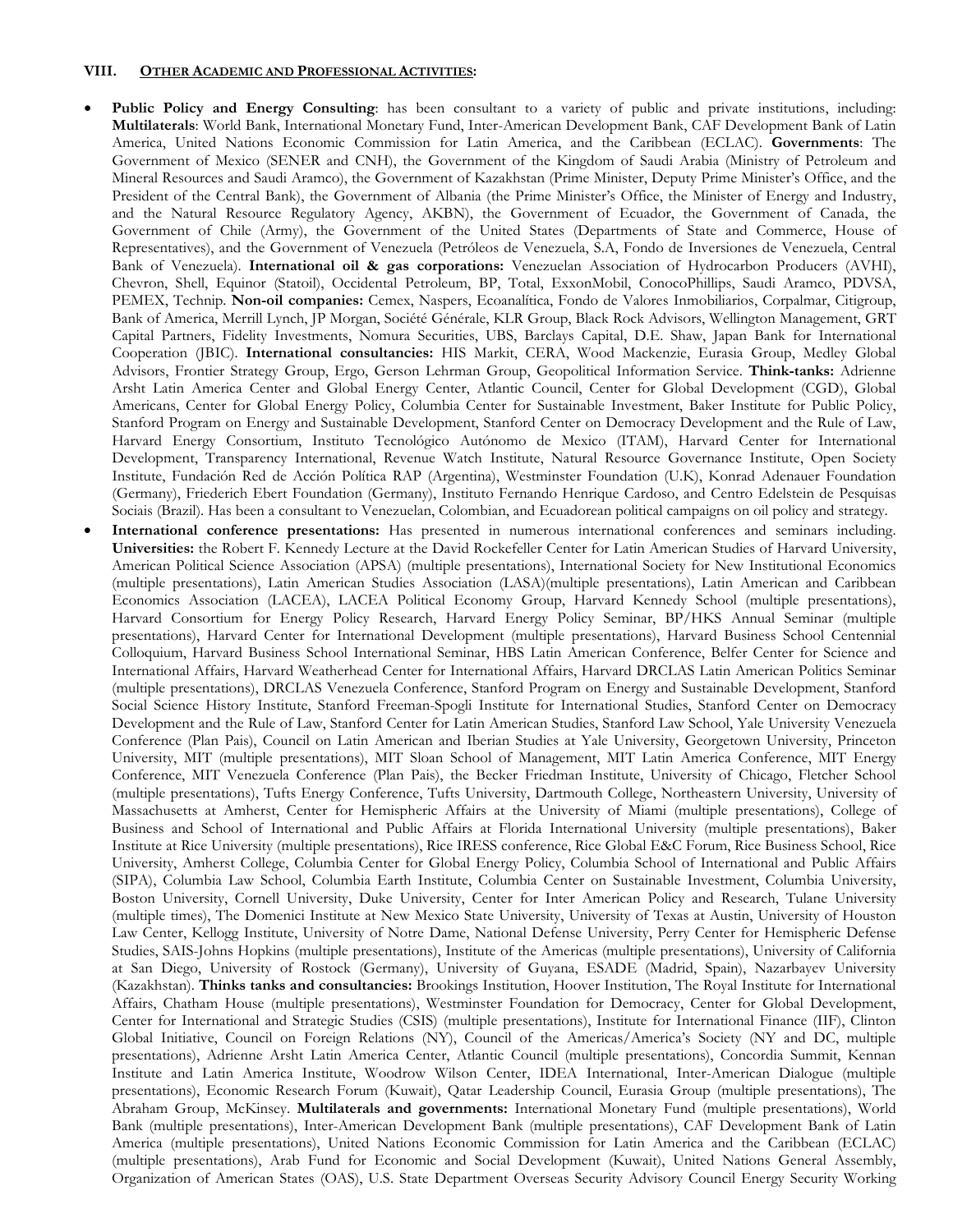Group (multiple presentations), U.S. Department of State (multiple presentations), Bureau of Energy Resources, Bureau of Research, and Western Hemisphere Department, General Accountability Office (GAO), U.S. Department of Commerce, Ministry of Energy of Mexico (SENER), National Hydrocarbons Commission of Mexico (CNH), Energy Commission Venezuelan National Assembly (multiple presentations), Ministry of Oil Saudi Arabia. **Energy conferences and events:** La Jolla Energy Conference (multiple presentations), Society for Petroleum Resources Economics (SPRE), Aspen Energy Summit, CWC Latin Oil & Gas Summit, CERAWeek, Energy Futures, Gulf Intelligence Global UAE Energy Forum, CWC Venezuela Oil Summit, Guyana Basin Summit, Platt's Unconventional Oil and Gas in Latin America, Petroleum Economist Mexico Energy Strategy Forum, ITA-IEL-ICC International Energy Arbitration Conference, Society of Petroleum Resources Economists, Houston Latin American Oil & Gas Forum, Argus Crude Oil Americas Summit (multiple times), Houston Seminar, Texas-Brazil Chamber of Commerce, Association of International Petroleum Negotiators, International Petroleum Summit, Windsor Energy Group (UK), Society of Petroleum Engineers (Houston), SPE Saudi Arabia. **Oil corporations:** Total (France), Saudi Aramco (Ras Tanura, Saudi Arabia), Chevron, Statoil, Shell, ConocoPhillips, China National Petroleum Corporation, BP, Pacific Rubiales Energy, PEMEX, GE Petrol, Grupo Alfa. **Financial institutions:** Barclays Energy Summit, Institute for International Finance, Barclays Capital (NY, multiple presentations), Bank of America (NY, multiple presentations), JP Morgan IMF/World Bank Meeting Conference (DC), BBVA (Madrid, Spain), Evercore. **Law firms:** Baker & McKenzie, Haynes & Boone, Mayer Brown, Baker Botts. **Latin American countries:** Cordes, Cámara de Comercio de Guayaquil, Renaissance Forums (Ecuador), Fedesarollo, Congreso Anual Asociación Colombiana del Petroleo, Agencia Nacional de Hidrocarburos, Uniandes (multiple presentations), Universidad del Rosario (Colombia), INCAE (Costa Rica), Fundación RAP, AmCham Energy Forum, CARI (Argentina), Getulio Vargas Foundation (Brazil), El Colegio de Mexico, Tecnológico de Monterrey (multiple presentations), Centro de Investigación y Docencia Económica (CIDE), Cluster Energético de Nuevo León, Instituto Tecnológico Autónomo de México (ITAM), COFECE, Universidad Autónoma de Nuevo León (México), Army General Command (Chile), and Universidad ESAN (Peru).

- **Conferences in Venezuela:** has presented in numerous conferences and seminars in Venezuela including in: IESA (multiple presentations), Universidad Católica Andrés Bello (multiple presentations), Universidad Metropolitana (multiple presentations), Universidad Simón Bolívar (multiple presentations), Universidad Central de Venezuela (multiple presentations), Universidad de Carabobo, Oficina de Asesoría Económica de la Asamblea Nacional, Academia Nacional de Ciencias Económicas, Banco Central de Venezuela, (multiple presentations), PDVSA, Gobernación de Miranda, Alcaldía de Valencia, Alcaldía de Sucre, Conindustria, Consecomercio, Grupo Santa Lucia, Grupo Jirahara, Ceveu, LIDERA, ILDIS, Caracas Energy Forum, Venamcham, Conapri, Asociación Venezolana de Ejecutivos, Primero Justicia, Voluntad Popular, Vente Venezuela, Copei, UNT, Mesa de la Unidad Democrática, Analítica, Transparencia Venezuela, Centro Gumilla, Cedice, Súmate, Ecoanalítica, and El Nacional. **Other academic and institutional service:**
- Member of the Mexico Energy and Sustainability Group, University of California, San Diego. 2020-2022.
- Member of the Venezuela Working Group of the Wilson Center. 2021-present.
- Member of the Venezuela Working Group of the Atlantic Council. 2020-present
- Member of the International Advisory Board of *Global Americans*. 2021-present.
- Member of *External Evaluation Committee* of the *Centro de Investigación y Docencia Económica, CIDE*, in Mexico. 2019-present.
- Member of the *Executive Sessions on Extractive Industries*. Columbia Center on Sustainable Investment. Columbia Law School and Earth Institute. Columbia University, New York. 2017-2018.
- Member of the Board of Directors of *Fundación Parque Social Manuel Aguirre, S.J*., the social programs unit of Universidad Católica Andrés Bello, managed by the Catholic Jesuit Order. 2011-2015.
- Member of the Board of Directors of *FUNDAMETAL*, Centro de Conocimiento Aplicado. The largest non-profit learning institution dedicated to worker training programs in Venezuela. 2005-2015.
- Member of the Academic Panel of *Economia*, the Journal of the Latin American and Caribbean Economics Association (LACEA), edited by the Brookings Institution. 2011-2014.
- Member of the *Luciano Tomassini Latin American International Relations Book Award* Committee of the Latin American Studies Association (LASA). 2013-2014.
- Member of the Editorial Board of *Temas de Coyuntura*. Peer-reviewed journal published by the Instituto de Investigaciones Económicas y Sociales. UCAB. 2004-2012.
- Member of the Academic Council of the School of Economics (2003-2014) and member of the Doctorate's in Economics Academic Council (2005-2007), Universidad Católica Andrés Bello (UCAB). Was elected Student Representative (Consejero Principal) at the University Council of Universidad Católica Andrés Bello (1991-1992), the Academic Council of the Department of Economics (1990-91 and1991-92), and Economics' Student Government President (1988-89).
- Has served as theses and dissertation advisor at UCAB, IESA, Universidad Simon Bolivar (Venezuela), The Fletcher School at Tufts University, Massachusetts Institute of Technology, Rice University, and Harvard University.
- Referee work for: publishers, *Cambridge University Press, Oxford University Press* and *Ediciones IESA* on energy books; and academic journals: *International Security, Energy Policy, The Energy Journal, Economia (LACEA Journal)*, *Journal of International Business Studies, Comparative Political Studies, Temas de Coyuntura, Oxford Handbook of Energy Politics, World Energy Outlook* (published by the International Energy Agency) and *Debates IESA.* **Other education**: Has participated in international courses, seminars, conferences, and colloquiums, including several organized by the Liberty Fund in Colombia, Guatemala, and Venezuela. In addition to the degrees obtained has taken coursework on economics, energy, and business at the Universidad Metropolitana, The London School of Economics and Political Science (LSE), Columbia University, and Harvard University.
- **Membership in Academic Associations**: American Political Science Association (APSA), American Economics Association (AEA), Society for Institutional and Organizational Economics (SIOE), International Society for New Institutional Economics